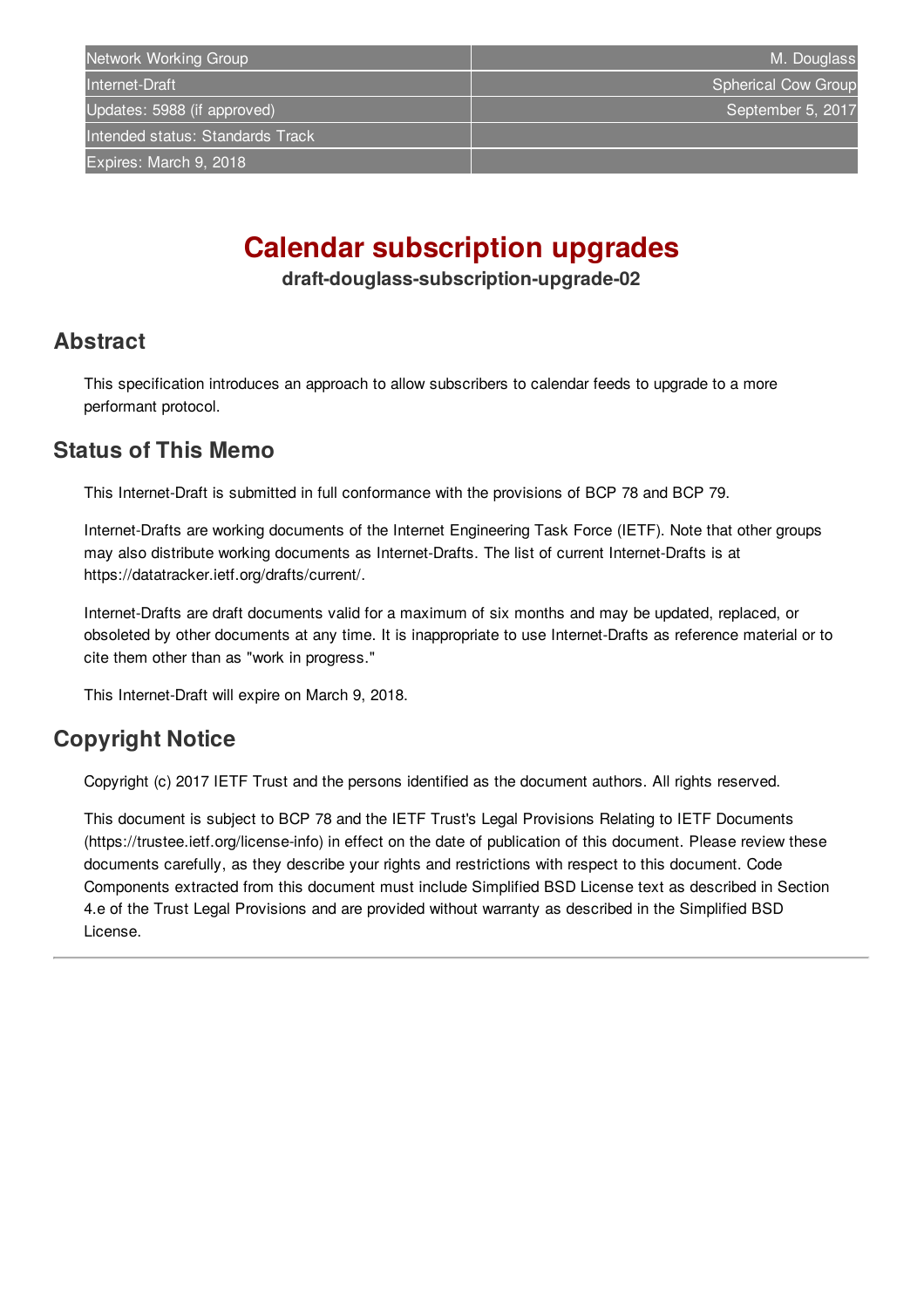# <span id="page-1-0"></span>**Table of [Contents](#page-1-0)**

**1. [Introduction](#page-1-1) 1.1. [Conventions](#page-1-2) Used in This Document 2. [Enhanced](#page-1-3) GET 2.1. [Introduction](#page-1-4) 2.2. [Deletions](#page-2-0) 2.3. [Examples](#page-2-1) 3. Changes to the iCalendar [specifications](#page-4-0) 4. [Discovering](#page-4-1) alternative access methods 5. Link relation [subscribe-caldav](#page-4-2) 6. Link relation [subscribe-caldav-auth](#page-4-3) 7. Link relation [subscribe-webdav-sync](#page-4-4) 8. Link relation [subscribe-enhanced-get](#page-5-0) 9. Security [Considerations](#page-5-1) 10. Privacy [Considerations](#page-5-2) 11. IANA [Considerations](#page-5-3) 11.1. Link Relation [Registrations](#page-5-4) 12. [Acknowledgements](#page-5-5) 13. Normative [References](#page-5-6) Appendix A. Open [issues](#page-6-0) Appendix B. [Change](#page-6-1) log [Author's](#page-6-2) Address**

# <span id="page-1-1"></span>**[1.](#page-1-1) Introduction**

Currently clients subscribe to calendar feeds as an ics file which is often published as a resource accessible using the unofficial 'webcal' scheme.

The only available option for updating that resource is the usual HTTP polling of cached resources using Etags.

There is the usual tension between clients wishing to see a timely response to changes and servers not wishing to be overloaded by frequent requests for possibly large amounts of data.

This specification introduces an approach whereby clients can discover a more performant access method. Given the location of the resource as an ics file, the client can perfom an OPTIONS request on the resource and inspect the returned headers which will offer a number of alternative access methods.

Given that many clients already support CalDAV this provides an easy upgrade path for those clients. CalDAV and DAV subsets are specified here to allow lighter weight implementations.

# <span id="page-1-5"></span><span id="page-1-2"></span>**[1.1.](#page-1-2) [Conventions](#page-1-5) Used in This Document**

The key words "MUST", "MUST NOT", "REQUIRED", "SHALL", "SHALL NOT", "SHOULD", "SHOULD NOT", "RECOMMENDED", "NOT RECOMMENDED", "MAY", and "OPTIONAL" in this document are to be interpreted as described in [\[RFC2119\]](#page-6-3).

# <span id="page-1-3"></span>**[2.](#page-1-3) Enhanced GET**

## <span id="page-1-4"></span>**[2.1.](#page-1-4) Introduction**

This is a lightweight protocol which allows simple clients to efficiently discover and download changes in the targeted resource.

It has many similarities to WebDAV sync and for a server could be implemented as an extension of the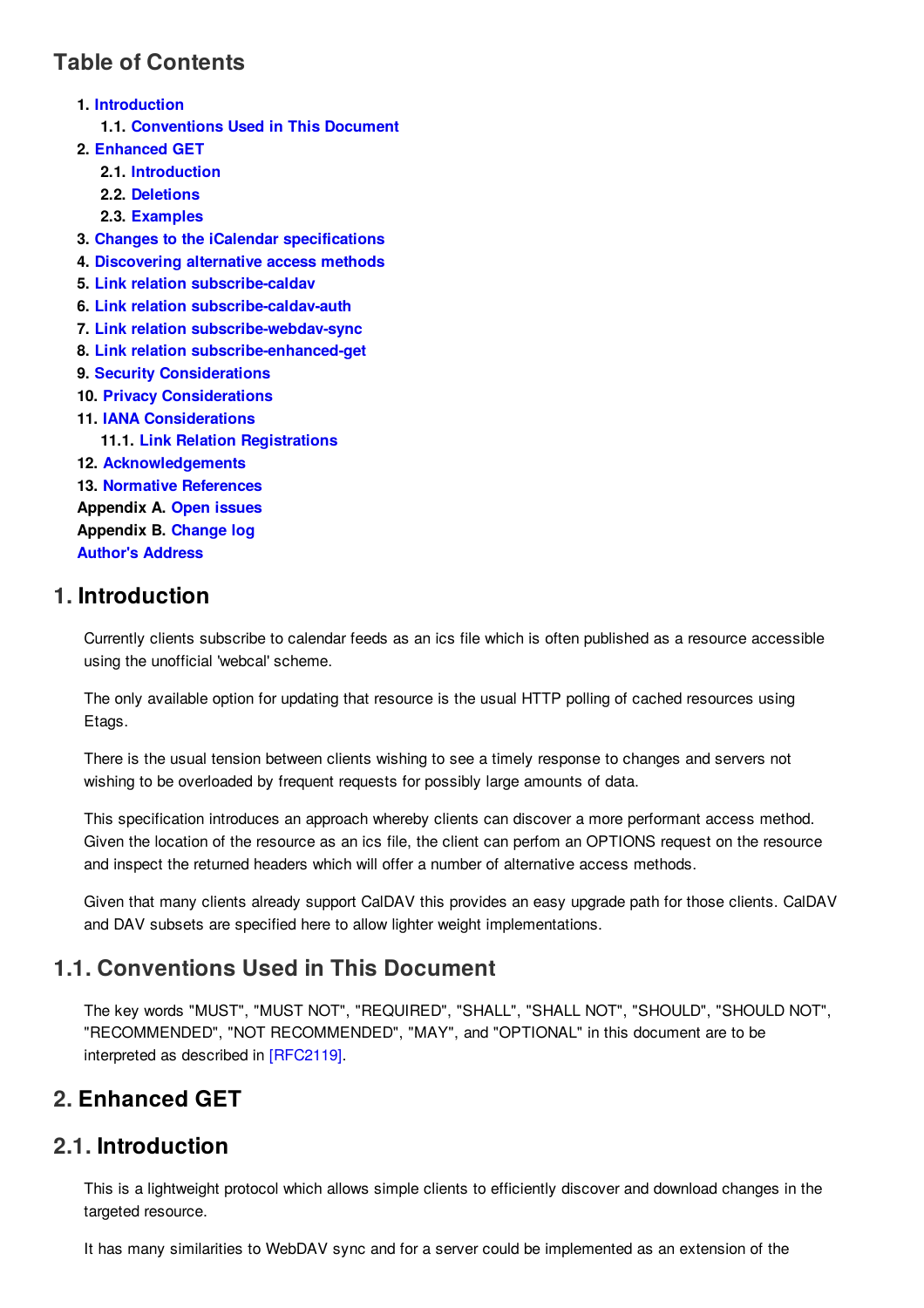specification.

In this protocol the Etag is used as the sync change token. By adding the If-None-Match header field to the vary header field we can ensure intermediate caching proxies will be able to cache different versions of the data.

The resource is treated as a set of individual events each of which may be updated or deleted separately. The client will first fetch the entire ics file. On subsequent requests it uses the Prefer header with a value of "return=minimal" to indicate that it wants a set of changes since the last fetch.

### <span id="page-2-0"></span>**[2.2.](#page-2-0) Deletions**

When an entity (VEVENT, VTODO or other valid top-level component) is deleted from the source data the server needs to be able to inform a client of the deletion. This specification introduces a new value for the STATUS property of DELETED.

On the first conditional GET after the entity has been deleted a skeleton, but valid, entity will be returned with STATUS: DELETED. The receiving client is free to remove the entity or update it's STATUS property.

On subsequent conditional fetches the entity will not be returned.

## <span id="page-2-1"></span>**[2.3.](#page-2-1) Examples**

END:VCALENDAR

>> Request << GET /events.ics HTTP/1.1 Host: example.com Accept: text/calendar >> Response << HTTP/1.1 200 OK Content-Length: xxxx ETag: "1234" current ETag (for conditional GET) Vary: Prefer, If-None-Match so caching proxy can key off of client?s ETag (sync token) and preference BEGIN:VCALENDAR: ?  $/*$  full feed  $*/$ 

This is an example of the initial request and response from a server that supports the extended GET protocol.

>> Request << GET /events.ics HTTP/1.1 Host: example.com Accept: text/calendar; q=0.5, component=VPATCH, text/calendar; If-None-Match: ?1234? conditional request Prefer: return=minimal >> Response << HTTP/1.1 304 Not Modified Content-Length: 0 ETag: ?1234?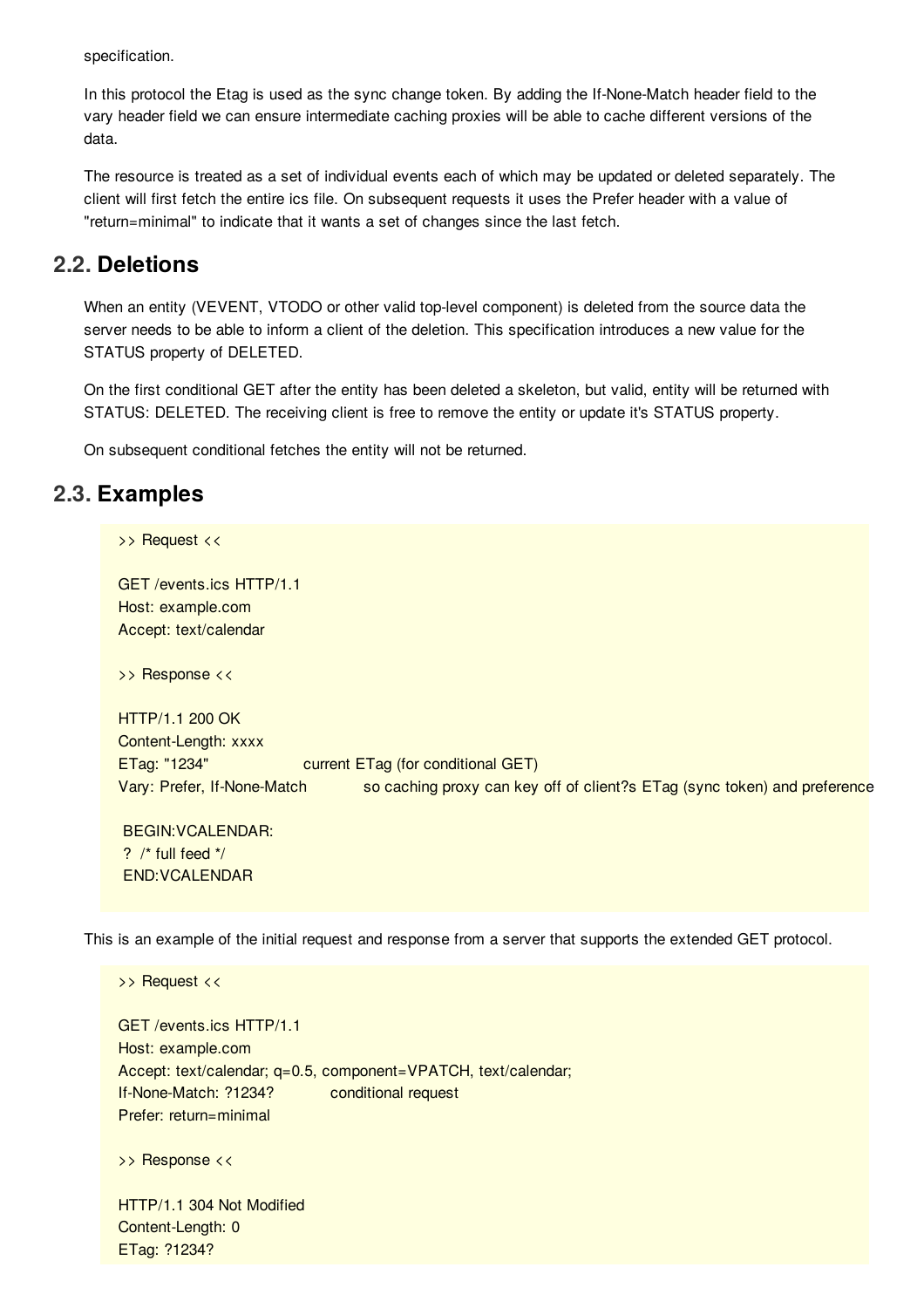This is an example of the subsequent request and response when no changes have occurred. The Accept header field indicates that a VPATCH format is most desirable but simple text/calendar is acceptable.

>> Request << GET /events.ics HTTP/1.1 Host: example.com Accept: text/calendar; q=0.5, component=VPATCH, text/calendar; If-None-Match: "1234" conditional request Prefer: return=minimal >> Response << HTTP/1.1 304 Not Modified Content-Length: 0 ETag: "1234" Vary: Prefer, If-None-Match

This is an example of the subsequent request and response when no changes have occurred. The Accept header field indicates that a VPATCH format is most desirable but simple text/calendar is acceptable.

>> Request << GET /events.ics HTTP/1.1 Host: example.com Accept: text/calendar; q=0.5, component=VPATCH, text/calendar; If-None-Match: "1234" conditional request Prefer: return=minimal >> Response << HTTP/1.1 200 OK Content-Type: text/calendar Content-Length: xxxx ETag: "5678" current ETag (for conditional GET) Preference-Applied: return=minimal signals to client that stream is changes only Vary: Prefer, If-None-Match so caching proxy can key off of client?s ETag (sync token) and preference BEGIN:VCALENDAR: ... only new/changed events ... when not returning VPATCH, deleted events have STATUS:DELETED END:VCALENDAR

This is an example of the subsequent request and response when changes have occurred and the server can create the minimal format.

>> Request <<

GET /events.ics HTTP/1.1 Host: example.com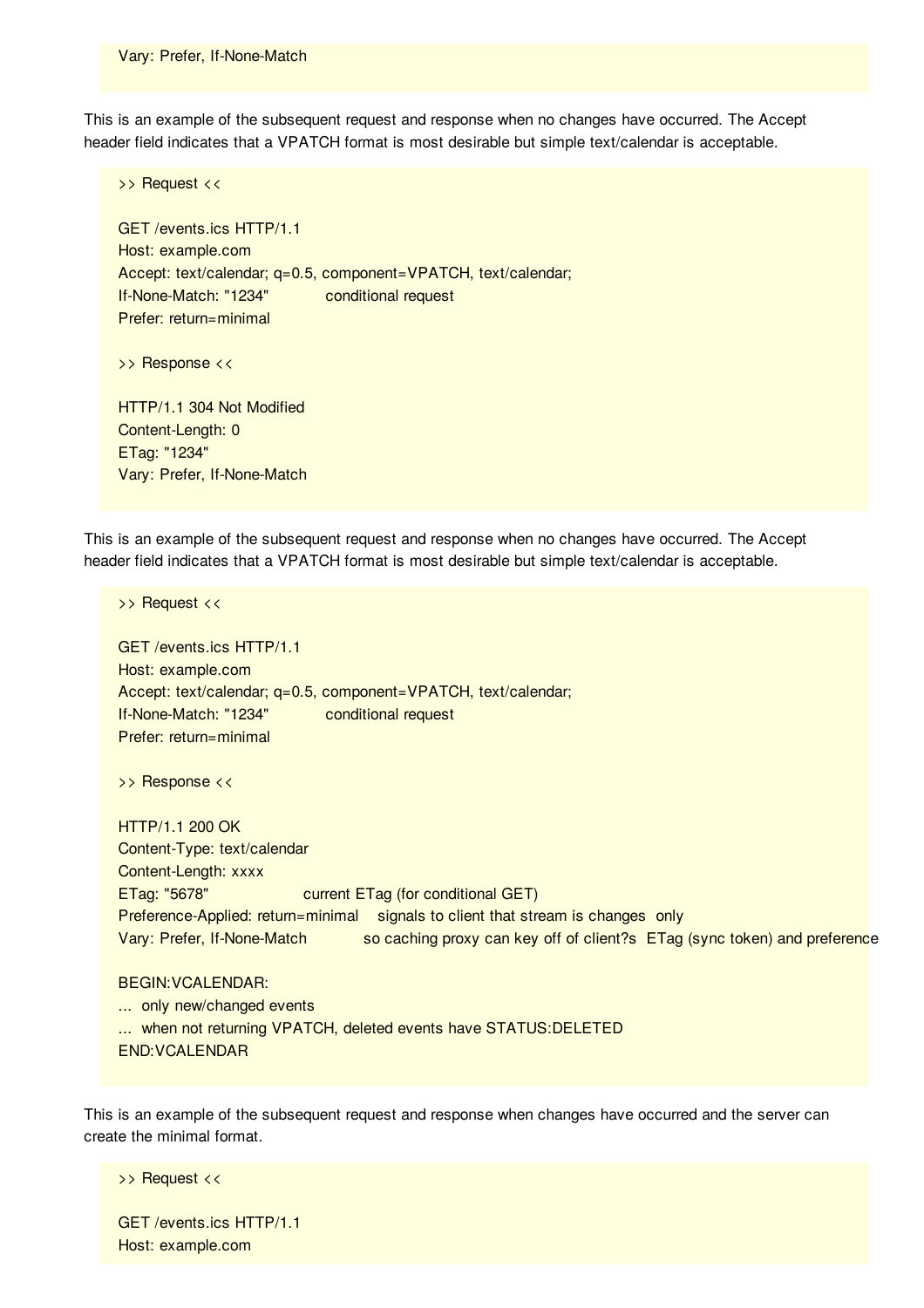Accept: text/calendar; q=0.5, component=VPATCH, text/calendar; If-None-Match: "1234" conditional request Prefer: return=minimal

>> Response <<

HTTP/1.1 200 OK Content-Type: text/calendar Content-Length: xxxx ETag: "5678" current ETag (for conditional GET) Vary: Prefer, If-None-Match so caching proxy can key off of client?s ETag (sync token) and preference

BEGIN:VCALENDAR: ... full set of data END:VCALENDAR

This is an example of the subsequent request and response when changes have occurred and the server cannot create the minimal format - perhaps because of an old or invalid token. Note there is no Preference-Applied header field.

## <span id="page-4-0"></span>**[3.](#page-4-0) Changes to the iCalendar specifications**

This specification does not require any changes to [\[RFC5545\]](#page-6-4) or its extensions. However it does introduce the use of some properties to provide more information about the resource, for example the time range it covers.

### <span id="page-4-1"></span>**[4.](#page-4-1) Discovering alternative access methods**

The advertising of other access points is achieved through the use of the LINK header as defined in [\[RFC5988\]](#page-6-5). New link relation types are defined in this specification - each being associated with a protocol or protocol subset.

These LINK headers will be delivered when a client carries out an OPTIONS request targeting the URL of the resource.

## <span id="page-4-5"></span><span id="page-4-2"></span>**[5.](#page-4-2) Link relation [subscribe-caldav](#page-4-5)**

This specifies an access point which is a full implementation of caldav but requires no authentication. The end point allows the full range of reports as defined by the CalDAV specification.

The client MUST follow the specification to determine exactly what operations are allowed on the access point - for example to determine if sync-report is supported.

The URL MAY include some form of token to allow write access to the targeted collection. The client must check it's permissions to determine whether or not it has been granted write access.

## <span id="page-4-6"></span><span id="page-4-3"></span>**[6.](#page-4-3) Link relation [subscribe-caldav-auth](#page-4-6)**

This specifies an access point which is a full implementation of caldav and requires authentication. This may allow read-write access to the resource.

The client MUST follow the specification to determine exactly what operations are allowed on the access point - for example to determine if sync-report is supported.

# <span id="page-4-7"></span><span id="page-4-4"></span>**[7.](#page-4-4) Link relation [subscribe-webdav-sync](#page-4-7)**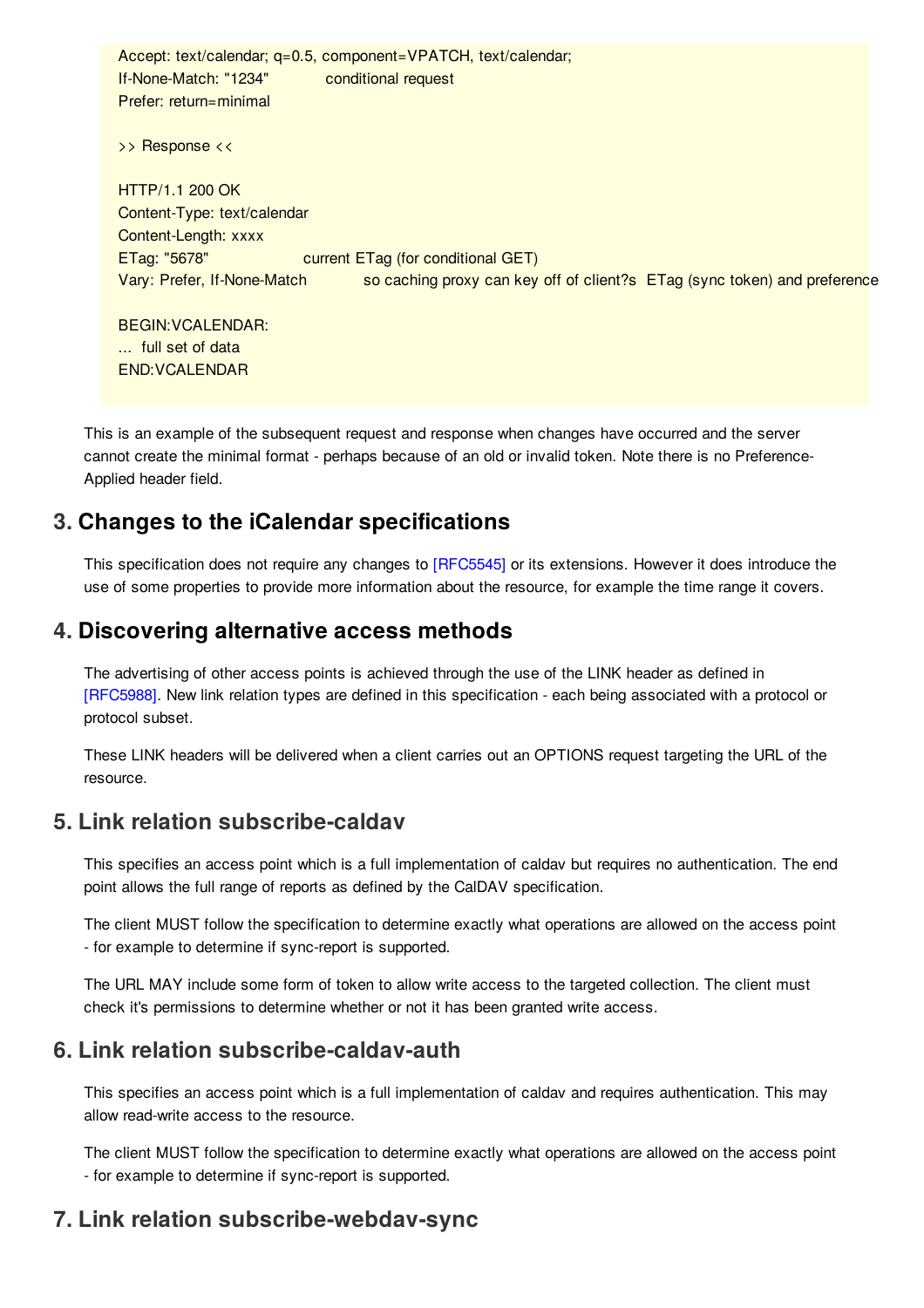This specifies an access point which supports only webdav sync.

This allows the client to issue a sync-report on the resource to obtain updates.

NOTE: say something about initial startup - use ics to populate? Initial token?

The client MUST follow that specification.

#### <span id="page-5-7"></span><span id="page-5-0"></span>**[8.](#page-5-0) Link relation [subscribe-enhanced-get](#page-5-7)**

This specifies an access point which supports something new.

The client MUST follow that specification.

#### <span id="page-5-1"></span>**[9.](#page-5-1) Security Considerations**

Applications using these properties need to be aware of the risks entailed in using the URIs provided as values. See [RFC3986] for a discussion of the security considerations relating to URIs.

#### <span id="page-5-8"></span><span id="page-5-2"></span>**[10.](#page-5-2) Privacy [Considerations](#page-5-8)**

Properties with a "URI" value type can expose their users to privacy leaks as any network access of the URI data can be tracked. Clients SHOULD NOT automatically download data referenced by the URI without explicit instruction from users. This specification does not introduce any additional privacy concerns beyond those described in [\[RFC5545\]](#page-6-4).

#### <span id="page-5-9"></span><span id="page-5-3"></span>**[11.](#page-5-3) IANA [Considerations](#page-5-9)**

#### <span id="page-5-10"></span><span id="page-5-4"></span>**[11.1.](#page-5-4) Link Relation [Registrations](#page-5-10)**

This document defines the following new iCalendar properties to be added to the registry defined in Section 8.2.3 of [\[RFC5545\]](#page-6-4):

| <b>Relation Name</b>             | <b>Description Reference</b> |                    |
|----------------------------------|------------------------------|--------------------|
| subscribe-caldav                 | Current                      | RFCXXXX, Section 5 |
| subscribe-caldav auth            | Current                      | RFCXXXX, Section 6 |
| subscribe-webdav-sync            | Current                      | RFCXXXX, Section 7 |
| subscribe-enhanced_get   Current |                              | RFCXXXX, Section 8 |

#### <span id="page-5-5"></span>**[12.](#page-5-5) Acknowledgements**

The author would also like to thank the members of the Calendaring and Scheduling Consortium Calendar Sharing technical committee and the following individuals for contributing their ideas and support:

...

The authors would also like to thank the Calendaring and Scheduling Consortium for advice with this specification.

#### <span id="page-5-6"></span>**[13.](#page-5-6) Normative References**

**[I-D.ietf-calext-extensions]** Daboo, C., "New [Properties](https://tools.ietf.org/html/draft-ietf-calext-extensions-05) for iCalendar", Internet-Draft draft-ietf-calextextensions-05, August 2016.